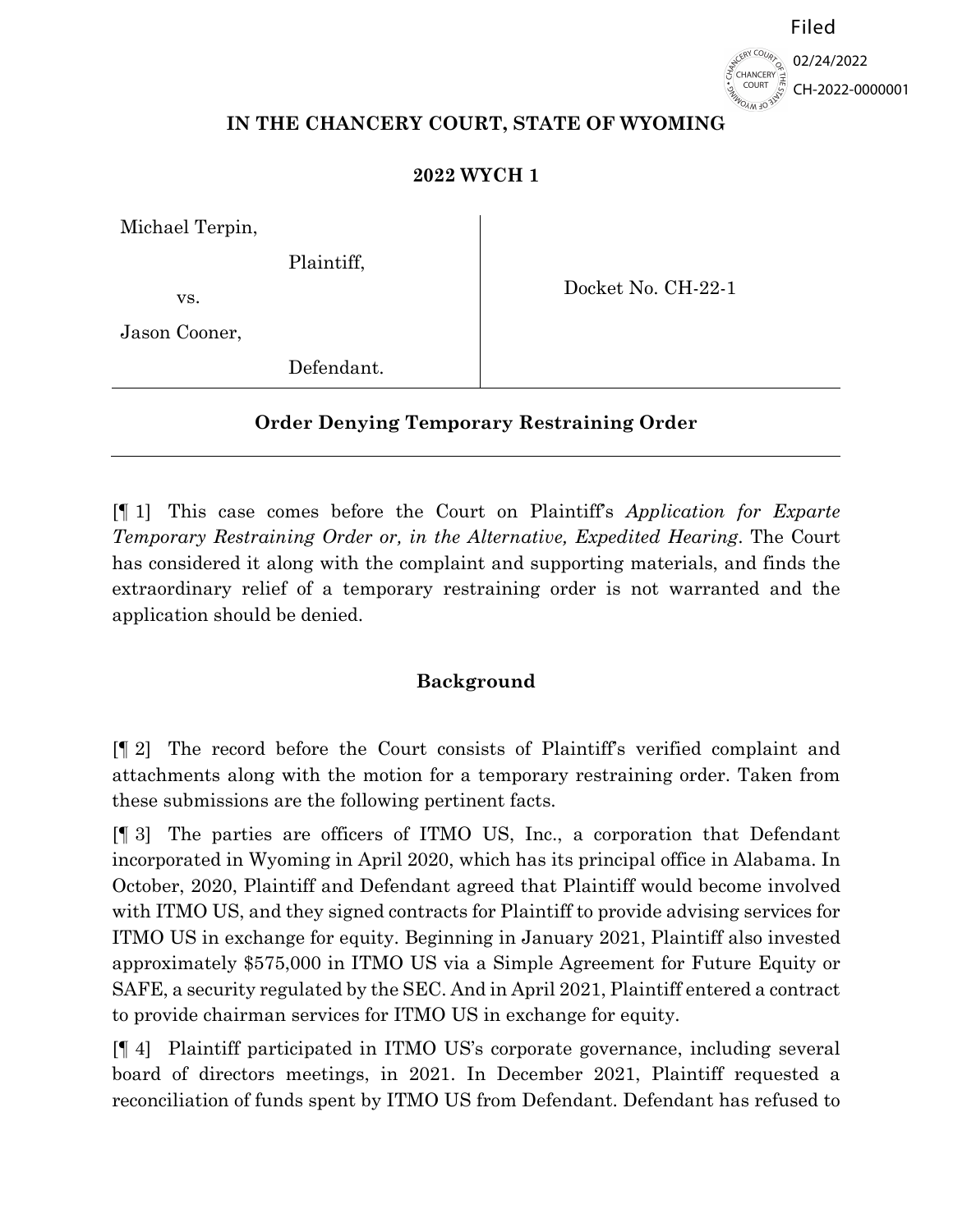provide it. In early 2022, an insider whistleblower gave Plaintiff and the third board member (other than Plaintiff and Defendant) bank statements for a bank account belonging to The ITMO, Inc. Plaintiff alleges The ITMO was a Florida corporation which was administratively dissolved in September 2020, before which Defendant rolled its assets, including the bank account, into ITMO US.

[¶ 5] According to Plaintiff, the bank records show Defendant spent approximately \$165,000 of \$740,000 in investment income (The ITMO and ITMO US have no revenue from sales yet) on business expenses, and spent the rest on what appear to be personal expenses, such as personal shopping, etc. Plaintiff also alleges Defendant has accepted about \$500,000 in investor funds in the form of cryptocurrency, which was immediately transferred to Defendant's personal control. Plaintiff further alleges Defendant has failed to report or record funds raised and misrepresented his and others' equity shares in ITMO US.

[¶ 6] Plaintiff and the third board member, as a majority of the board of directors, approved consent board minutes terminating Defendant as the CEO of ITMO US, in order to allow the board to investigate. In retaliation, Defendant, through counsel, terminated Plaintiff's contracts and called a shareholder meeting for February 25, 2022, providing notice to the board on February 14, 2022. Noticed topics for the meeting include membership on the board and confirmation of Defendant's authority and Plaintiff's lack of authority.

[¶ 7] Plaintiff now requests a temporary restraining order enjoining the shareholder meeting from occurring on February 25, 2022, and requiring it be rescheduled; enjoining Defendant from holding himself out as an agent, employee, officer, or director or acting on behalf of ITMO US; and, enjoining Defendant from making any changes to ITMO US's management or board structure.

#### **Standard of Review**

[¶ 8] Rule 65 pertinently provides:

(b) Temporary Restraining Order.

(1) Issuing Without Notice. The chancery court may issue a temporary restraining order without written or oral notice to the adverse party or its attorney only if:

(A) specific facts in an affidavit or a verified complaint clearly show that immediate and irreparable injury, loss,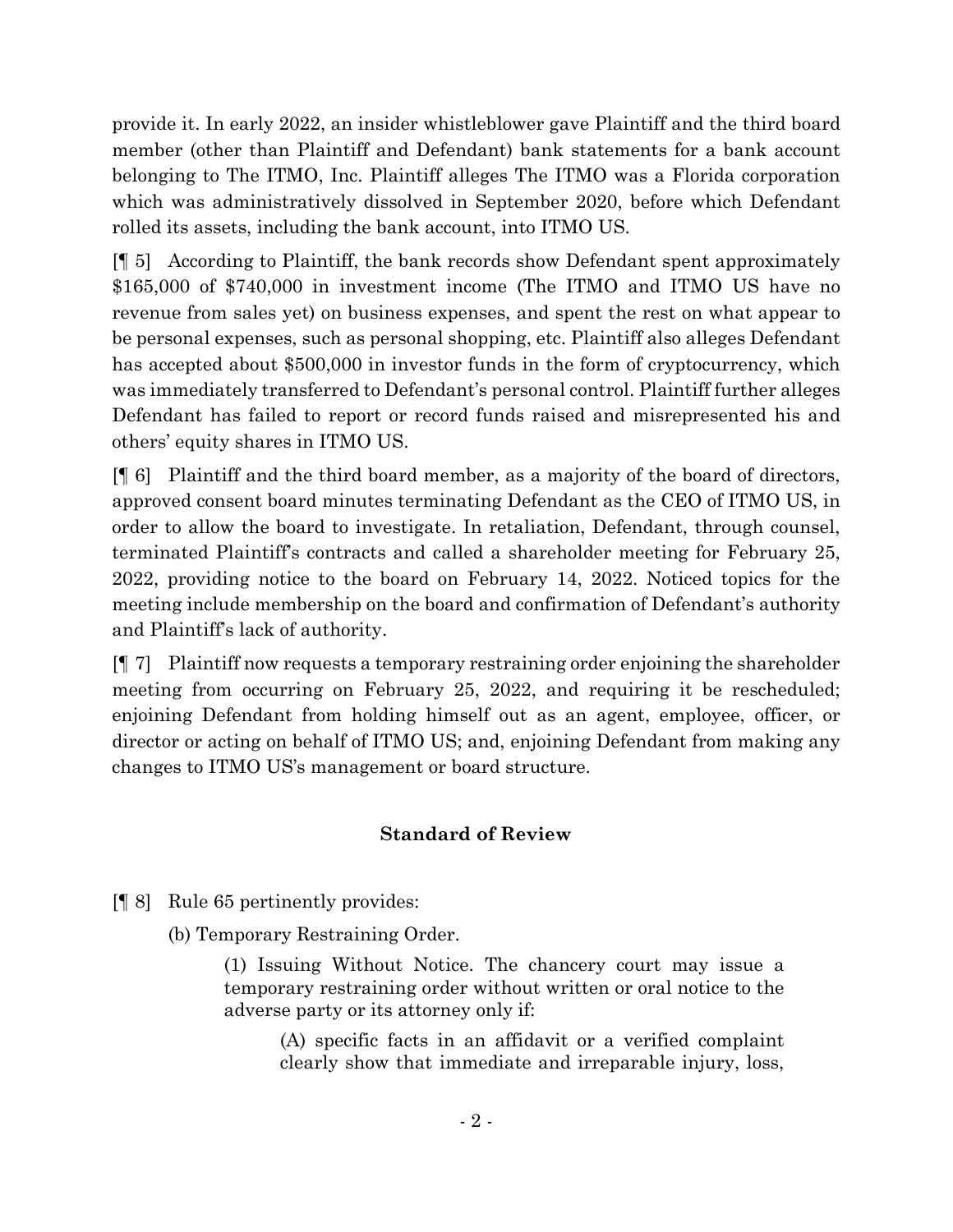or damage will result to the movant before the adverse party can be heard in opposition; and

(B) the movant's attorney certifies in writing any efforts made to give notice and the reasons why it should not be required.

(2) Contents; Expiration. Every temporary restraining order issued without notice must state the date and hour it was issued; describe the injury and state why it is irreparable; state why the order was issued without notice; and be promptly filed in the chancery court clerk's office and entered in the record. The order expires at the time after entry--not to exceed 14 days-- that the chancery court sets, unless before that time the chancery court, for good cause, extends it for a like period or the adverse party consents to a longer extension. The reasons for an extension must be entered in the record.

(3) Expediting the Preliminary-Injunction Hearing. If the order is issued without notice, the motion for a preliminary injunction must be set for hearing at the earliest possible time, taking precedence over all other matters except hearings on older matters of the same character. At the hearing, the party who obtained the order must proceed with the motion; if the party does not, the chancery court must dissolve the order.

(4) Motion to Dissolve. On 2 days' notice to the party who obtained the order without notice- -or on shorter notice set by the chancery court--the adverse party may appear and move to dissolve or modify the order. The chancery court must then hear and decide the motion as promptly as justice requires.

(c) Security. The chancery court may issue a preliminary injunction or a temporary restraining order only if the movant gives security in an amount that the chancery court considers proper to pay the costs and damages sustained by any party found to have been wrongfully enjoined or restrained.

(d) Contents and Scope of Every Injunction and Restraining Order.

(1) Contents. Every order granting an injunction and every restraining order must:

(A) state the reasons why it issued;

(B) state its terms specifically; and

(C) describe in reasonable detail--and not by referring to the complaint or other document--the act or acts restrained or required.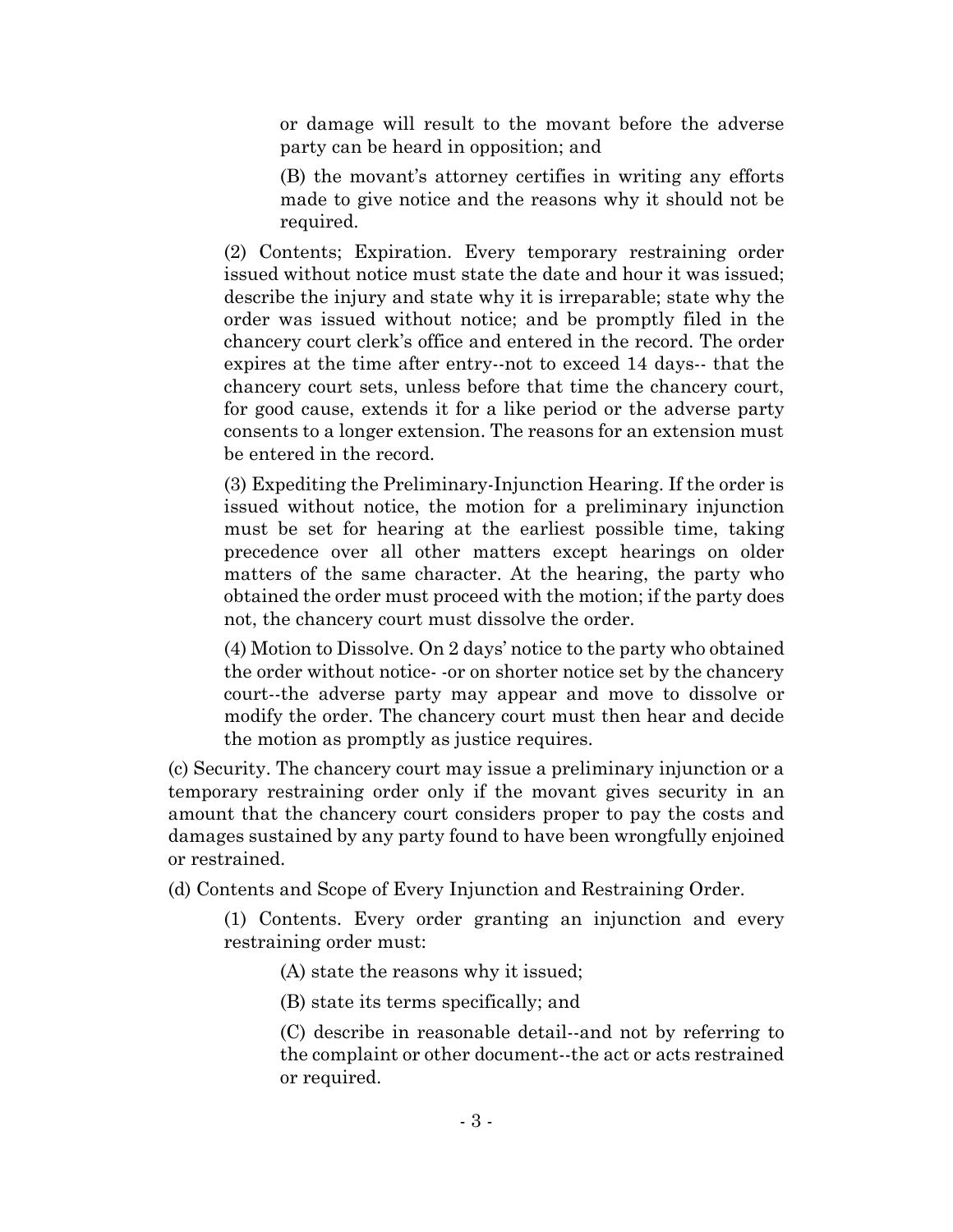(2) Persons Bound. The order binds only the following who receive actual notice of it by personal service or otherwise:

(A) the parties;

(B) the parties' officers, agents, servants, employees, and attorneys; and

(C) other persons who are in active concert or participation with anyone described in Rule  $65(d)(2)(A)$  or  $(B)$ .

W.R.C.P.Ch.C. 65.

[¶ 9] As the Wyoming Supreme Court has warned, injunctive relief is an extraordinary remedy which ought to be treated with caution:

In evaluating a court's exercise of discretion in the grant or denial of injunctive relief, this Court has observed:

In *Kincheloe v. Milatzo,* Wyo., 678 P.2d 855, 861 (1984), we said:

"Preliminarily, it is to be remembered that, when courts are called upon to employ their injunctive authority, they must utilize this power with great caution. We have said:

> " 'The extraordinary remedy of an injunction is a farreaching force and must not be indulged in under hastily contrived conditions. It is a delicate judicial power and a court must proceed with caution and deliberation before exercising the remedy.' *Simpson v. Petroleum, Inc.,* Wyo., 548 P.2d 1, 3 (1976).

"Injunctions are extraordinary remedies and are not granted as of right. In granting an injunction, the court exercises broad, equitable jurisdiction. *Brown v. J.C. Penney Co.,* D.C.Wyo., 54 F.Supp. 488 (1943). This discretion is, however, not unfettered, but 'must be exercised reasonably and in harmony with well established principles.' 43 C.J.S. Injunctions § 14 p. 772."

*In re Adoption of RHA,* 702 P.2d 1259, 1266 (Wyo. 1985).

*Operation Save Am. v. City of Jackson*, 2012 WY 51, ¶ 19, 275 P.3d 438, 447 (Wyo. 2012).

#### **Discussion**

[¶ 10] There are three primary reasons to deny the application. First, the absence of ITMO US as a party is problematic for procedural reasons. Second, Plaintiff has not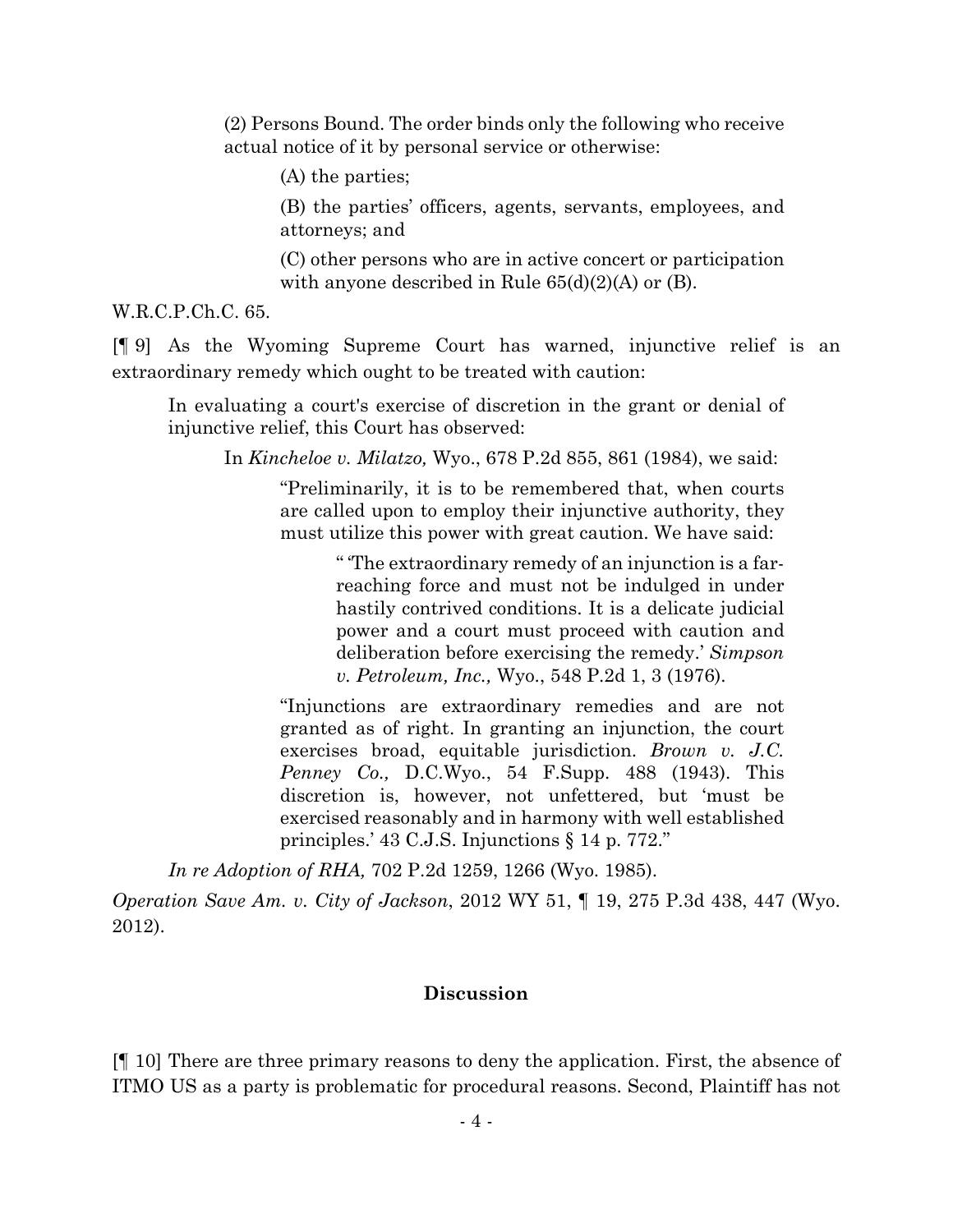shown irreparable harm, a prerequisite for preliminary relief. Third, Rule 65 notice and bond requirements have not been adequately addressed.

## **Absence of ITMO US, Inc., as a Party**

[¶ 11] In his complaint, Plaintiff asks this Court to enjoin "the Company and Defendants from holding the February 25, 2022 shareholder meeting." Consistent with this request, Plaintiff's proposed TRO provides that "[t]he February 25, 2022 shareholder meeting is enjoined from occurring and shall be rescheduled at a reasonable time to allow Plaintiff and [third board member] adequate time to conduct an investigation."

[¶ 12] Yet, under Rule 65(d)(2) an "order binds only the following who receive actual notice of it by personal service or otherwise: (A) the parties; (B) the parties' officers, agents, servants, employees, and attorneys; and (C) other persons who are in active concert or participation with anyone described in Rule  $65(d)(2)(A)$  or  $(B)$ ." A prominent learned treatise explains this is because under traditional equity practice and F.R.C.P. 65 (which W.R.C.P.Ch.C. 65 mirrors) a court must have jurisdiction to bind a person purported to be subject to its orders:

A court ordinarily does not have power to issue an order against a person who is not a party and over whom it has not acquired in personam jurisdiction. Therefore, persons who are not actual parties to the action or in privity with any parties may not be brought within the effect of a decree merely by naming them in the order. The only significant exception to this rule involves nonparties who have actual notice of an injunction and are guilty of aiding or abetting or acting in concert with a named defendant or the defendant's privy in violating the injunction. They may be held in contempt.

11A Wright & Miller, *Fed. Prac. & Proc. Civ.* § 2956 (3d ed. April 2021 Update). Because ITMO US is not a party, and is not alleged to be aiding or abetting Defendant, this Court does not have the power to issue an order prohibiting the corporation from holding a meeting of its shareholders.

[¶ 13] It's possible this is an oversight. The complaint alleges "Plaintiff ITMO US, Inc. ("ITMO") is a Wyoming Corporation…" (Compl., ¶ 2.) But ITMO US is not named a party in Plaintiff's caption, prayer of relief, or electronic filing system submission.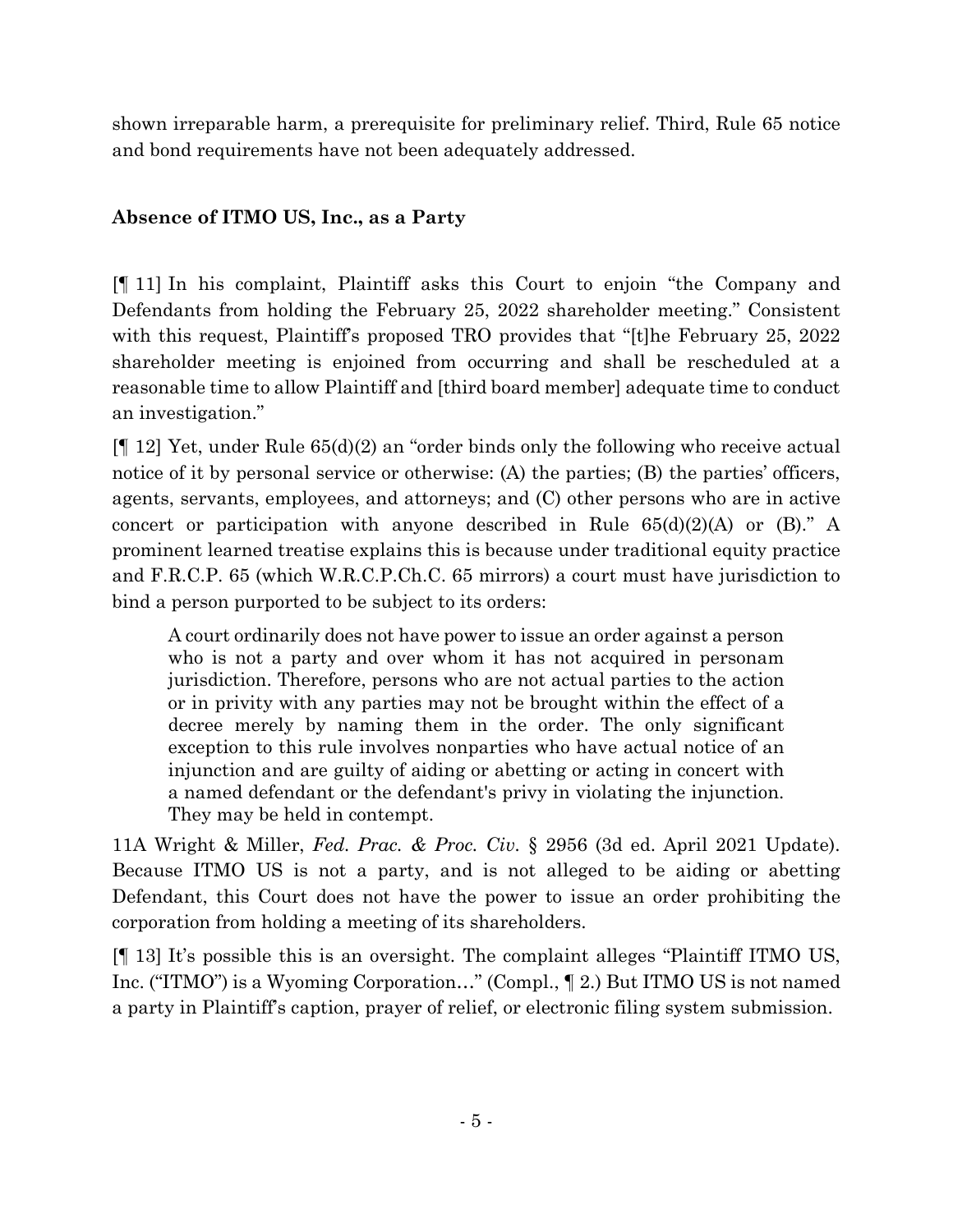## **Irreparable Harm**

[¶ 14] A temporary restraining order may issue without notice to the opposing party or its attorney if specific facts in an affidavit or verified complaint clearly show an immediate and irreparable injury will result to the moving party before the opposing party can be heard. W.R.C.P.Ch.C. 65(b). The evidence to support a temporary restraining order "must be sufficient to convince a court that there is immediate and great danger of irreparable injury that necessitates the temporary dispensing of some of the trappings of due process." 11A Wright & Miller, § 2952. Irreparable injury has been described as:

Injunctions are issued when the harm is irreparable and no adequate remedy at law exists. *Id.; Gregory v. Sanders,* 635 P.2d 795, 801 (Wyo. 1981). Injunctive relief is appropriate when an award of money damages cannot provide adequate compensation. *Rialto Theatre, Inc.,* 714 P.2d at 332. **An injury is irreparable " 'where it is of a "peculiar nature, so that compensation in money cannot atone for it."** *Gause v. Perkins,* 56 N.C. 177 (1857).' *Frink v. North Carolina Board of Transportation,* 27 N.C.App. 207, 218 S.E.2d 713, 714 (1975)." *Gregory,* 635 P.2d at 801.

*Polo Ranch Co. v. City of Cheyenne*, 2003 WY 15, ¶ 26, 61 P.3d 1255, 1264 (Wyo. 2003) (emphasis added); *see also In re Kite Ranch, LLC v. Powell Fam. of Yakima, LLC*, 2008 WY 39, ¶ 22, 181 P.3d 920, 926 (Wyo. 2008) (harm is irreparable when there is no adequate remedy at law to compensate for it).

[¶ 15] Plaintiff fails to establish he will suffer irreparable harm if the shareholder meeting is allowed to proceed. His principle argument is that Defendant is using his power to stop an investigation into his conduct. There's no reason to think any information Plaintiff could obtain as an officer or director is not just as, or more, readily available in discovery. Defendant can't use his majority control to quash discovery and need not be sidelined for discovery to occur. Thus, Plaintiff's principle argument does not weigh in favor of granting a temporary restraining order. *See Humble Oil & Ref. Co. v. Harang*, 262 F. Supp. 39, 44–45 (E.D. La. 1966) ("[I]njunctive relief is not normally available in aid of or in lieu of discovery . . . .").

[¶ 16] As a secondary argument, Plaintiff asserts the notice for the shareholder meeting is flawed because there are a number of shareholders that were left off the notice, and shareholders listed in the notice Plaintiff doesn't know of, citing Appendix S. This exhibit is 53 pages. Plaintiff doesn't offer a pinpoint citation to the portion of the record that supports this assertion, and the Court can find none.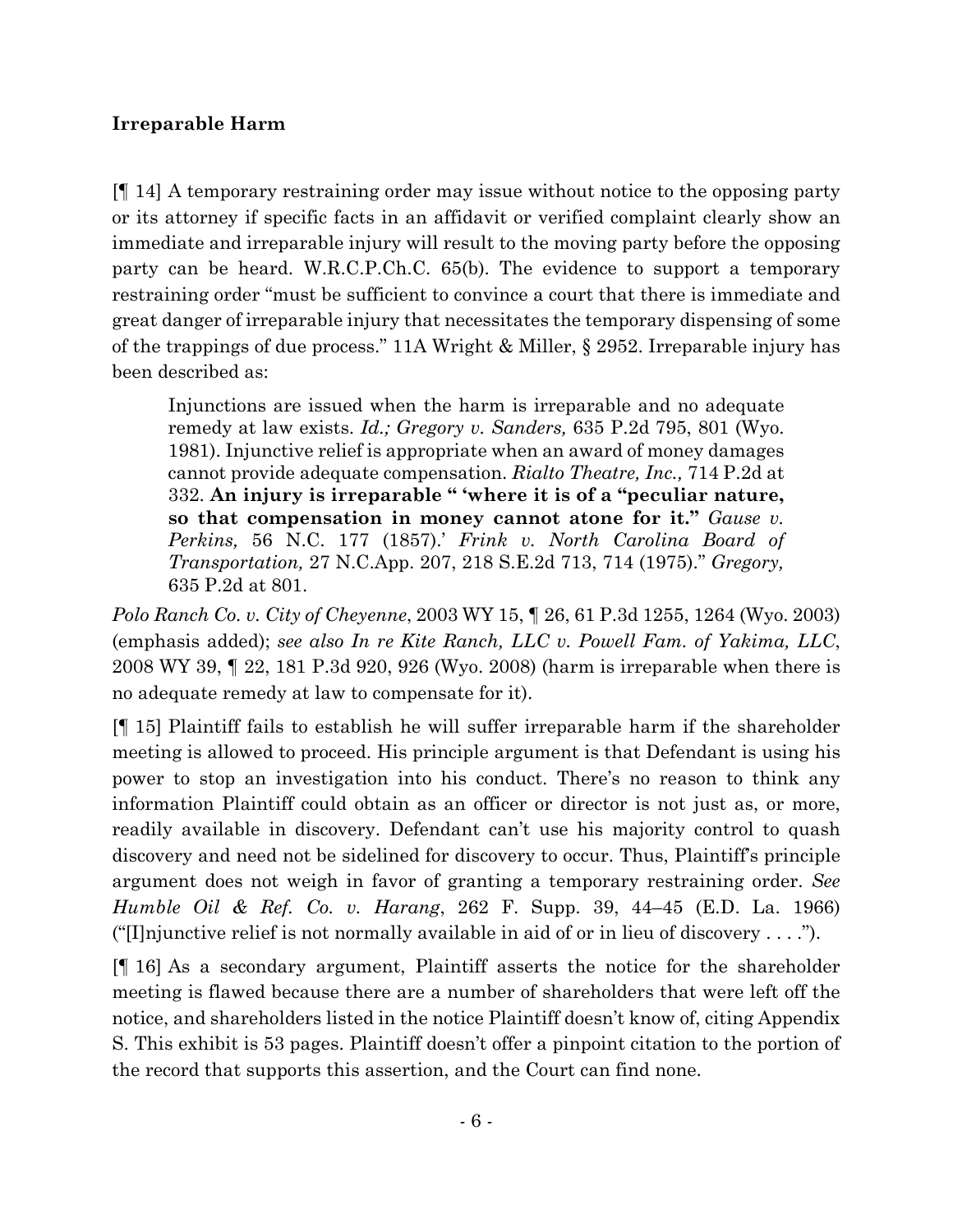[¶ 17] Plaintiff also briefly mentions that Defendant has accepted investor funds in violation of securities laws, and if he's not enjoined from continuing to do so, he could put Plaintiff, as a board member, at risk for prosecution or civil fines. (Motion at 12- 13.) This argument is unclear. Assuming for argument's sake that Plaintiff is correct that Defendant, as majority shareholder, will vote the current members off the board of directors at the upcoming shareholder meeting, Plaintiff doesn't explain how Defendant's future conduct could be attributed to him. Speculative injury is not sufficient to show irreparable injury will result absent a temporary restraining order

[¶ 18] At its core, this is a dispute over money. Plaintiff alleges that Defendant has committed conversion and breach of fiduciary duty, and in the absence of an injunction could continue. And other than injunctive relief, the complaint seeks money damages (in various forms, such as compensatory damages, interest, attorney fees, and punitive damages). Plaintiff does not explain why an award of money damages is not an adequate remedy at law in this case. If Plaintiff prevails on his claims, he will receive the monetary relief he seeks. He doesn't cite any pertinent authority or make any cogent argument how the injury he may suffer as a result of the shareholder's meeting is irreparable, that is, of a "peculiar nature, so that compensation in money cannot atone for it" such that there is no adequate remedy at law. *Polo Ranch,* ¶ 26, 61 P.3d at 1264

#### **Rule 65 Notice and Bond Requirements**

[¶ 19] Plaintiff also fails to adequately address Rule 65's notice and bond requirements.

 $[$ [[[[[[[20] First, on the notice issue, Rule 65(b)(1)(B) requires that "the movant's attorney certifies in writing any efforts made to give notice and the reasons why it should not be required." Counsel certified "that attempts will be made between filing and any hearing granted to properly serve and provide notice to Defendant" and "notice of the Verified Complaint and this Application will be provided as soon as practical" to Defendant's lawyer. (Motion at 13-14.) Counsel's certification does not contain attempts to notify Defendant or Defendant's lawyer or reasons why notice should not be required.

[¶ 21] There's no indication it was not possible for Plaintiff and Plaintiff''s lawyer to make contact with Defendant or Defendant's lawyer by telephonic or electronic means. *See Operation Save Am.,* ¶¶ 92-95, 275 P.3d at 465. Indeed, while counsel's certification says it is anticipated that Defendant will not be located and served before